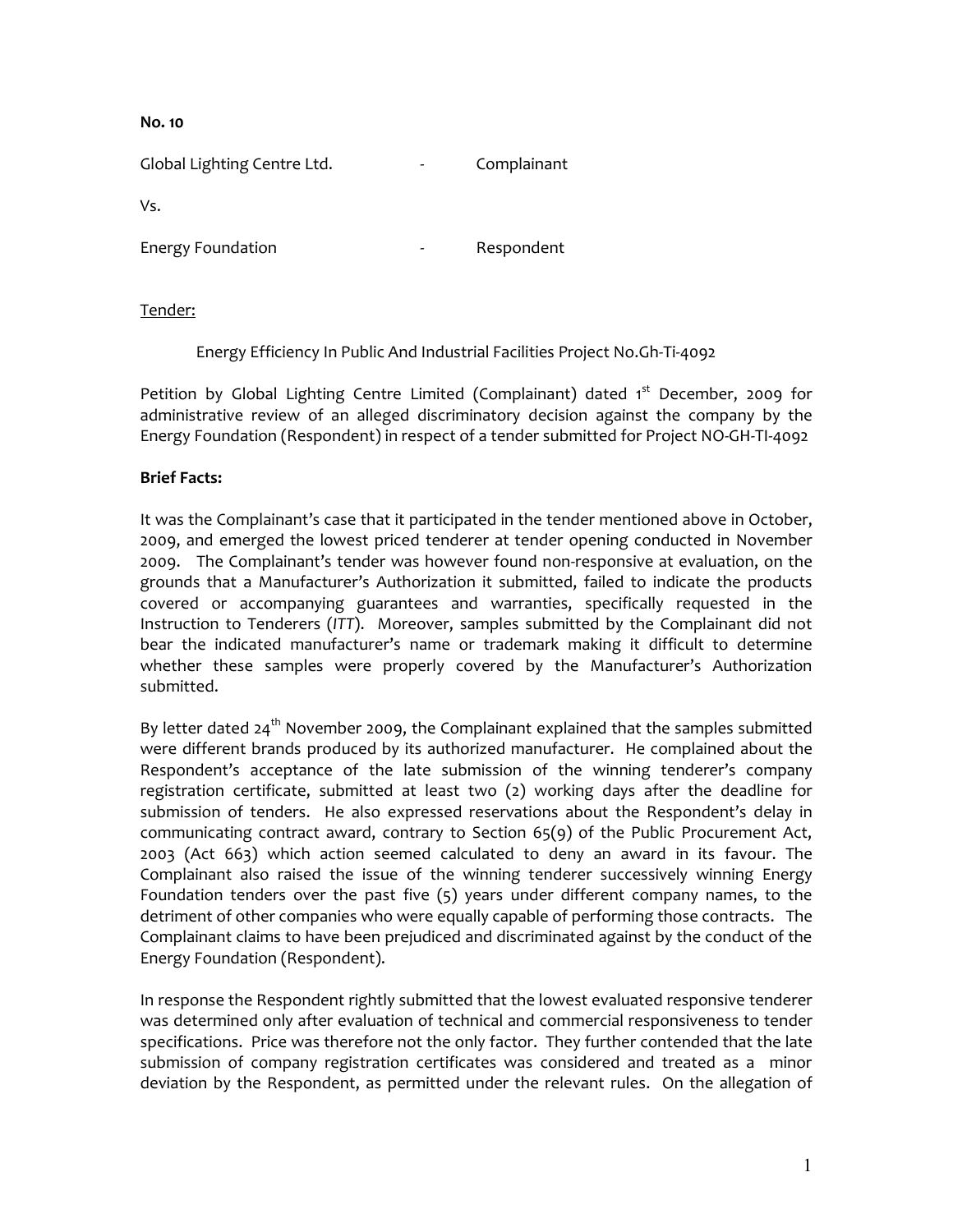delayed communication of award, the Respondent maintained that it was operating within the sixty (60) days tender validity period.

Finally, the Respondent argued that each tender over the past 5 years was unique and specific, and had been subjected to competitive tender. Nothing prevented earlier successful Tenderers from participating in subsequent competitions.

The Complainant applied for administrative review of the matter.

### **Issue(s):**

Issues considered by the Authority in its review were as follows:-

- 1. Whether or not a tenderer with a manufacturer's authorization may use samples other than those of that manufacturer.
- 2. Whether or not a tender may be rejected if one or more of the required certificates are not submitted prior to tender submission deadline – i.e. the treatment of nonconforming tenders.
- 3. Whether or not the Respondent delayed communication of award of the contract, contrary to Section 65(9) of Act 663.
- 4. The legality of successive awards to a single winning tenderer under competitive tender.

#### **Case Deliberation:**

Following detailed review of supporting documents received from both parties, the Authority observed as follows:

1. Regarding the discrepancy noted on the face of the Manufacturer's Authorization, the Authority noted that the Invitation for Tenders (IFT) and the Instructions to Tenderers (ITT) required more than identification of eligible source country for the products to be supplied. By Clause 13.3 of the ITT a tenderer offering to supply goods that it did not manufacture had to be duly authorized by the Manufacturer. Further, the format provided as part of the tender documents required manufacturers to extend full guarantee and warranty cover for the goods to be supplied. The applicable Evaluation Report showed (*pages 2 & 14*) that the Complainant's Manufacturer's Authorization did not list the product samples submitted by the Complainant making it difficult to determine that those samples would benefit from the manufacturer's full warranty. The Authority further noted the requirement to use the World Bank *Guidelines: Procurement under IBRD Loans and IDA Credits* under paragraph C, page 1 of the tender documents. These guidelines opened the tender process to all tenderers from "eligible source countries". The source country of the Complainant's multi-brand samples could not be clearly determined. The Complainant effectively failed to comply with essential qualification criteria.